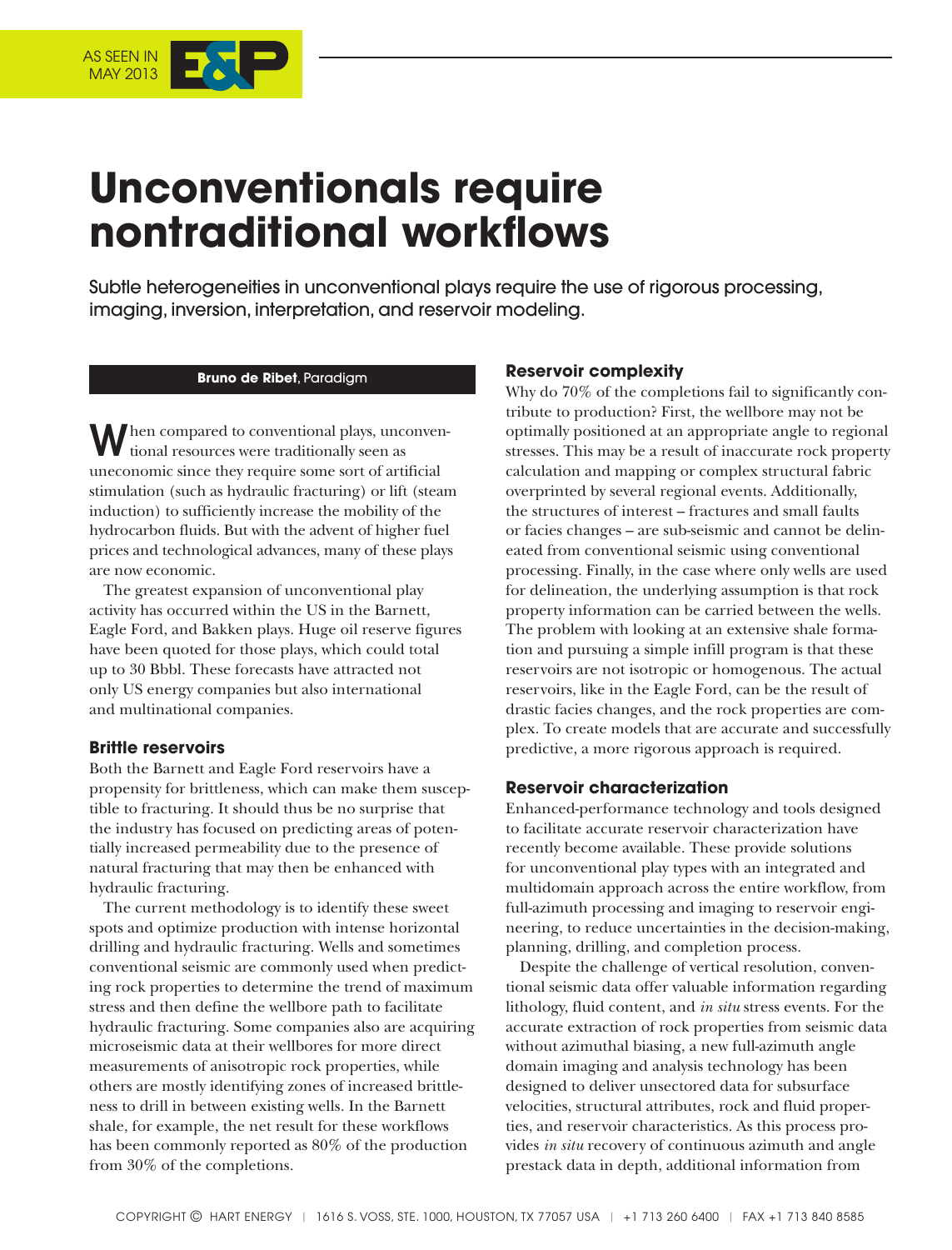



**Bright colors indicate higher brittleness** 

FIGURE 1. A full-azimuth seismic-driven reservoir characterization was performed from a full-azimuth acquisition in the Eagle Ford shale. **(Data in upper left image courtesy of Seitel; images courtesy of Paradigm)**

both modern and legacy seismic data (especially wideand rich-azimuth data with long offsets) is produced. In low-permeability and fracture system plays this technology, with its solutions for anisotropic tomography, provides stress and fracture detection for accurate reservoir characterization correlating to shale properties.

In a case study of the Eagle Ford formation fullazimuth reflection angle gathers for a 36° opening angle are shown in Figure 1. The accompanying minimumstress fracture orientation map with measured intensity overlies the most apparent brittle zones shown in rainbow colors. To map the spatial distribution of the esti-

mated highest brittleness material (vs. ductile), the derived seismic attributes, Poisson's ratio, and Young's modulus were calculated from a simultaneous inversion and analyzed through advanced cross-plotting for geobody detection and mapping.

Interpreting seismic attributes through enhanced visualization, such as advanced merge methods or opacity, layering, and interactive cross-plot techniques, provides a more precise reservoir characterization, enhancing predictions of the spatial conditions of trapping systems and the distribution of subsurface lithology and reservoir properties. New, highly parallelized compute power